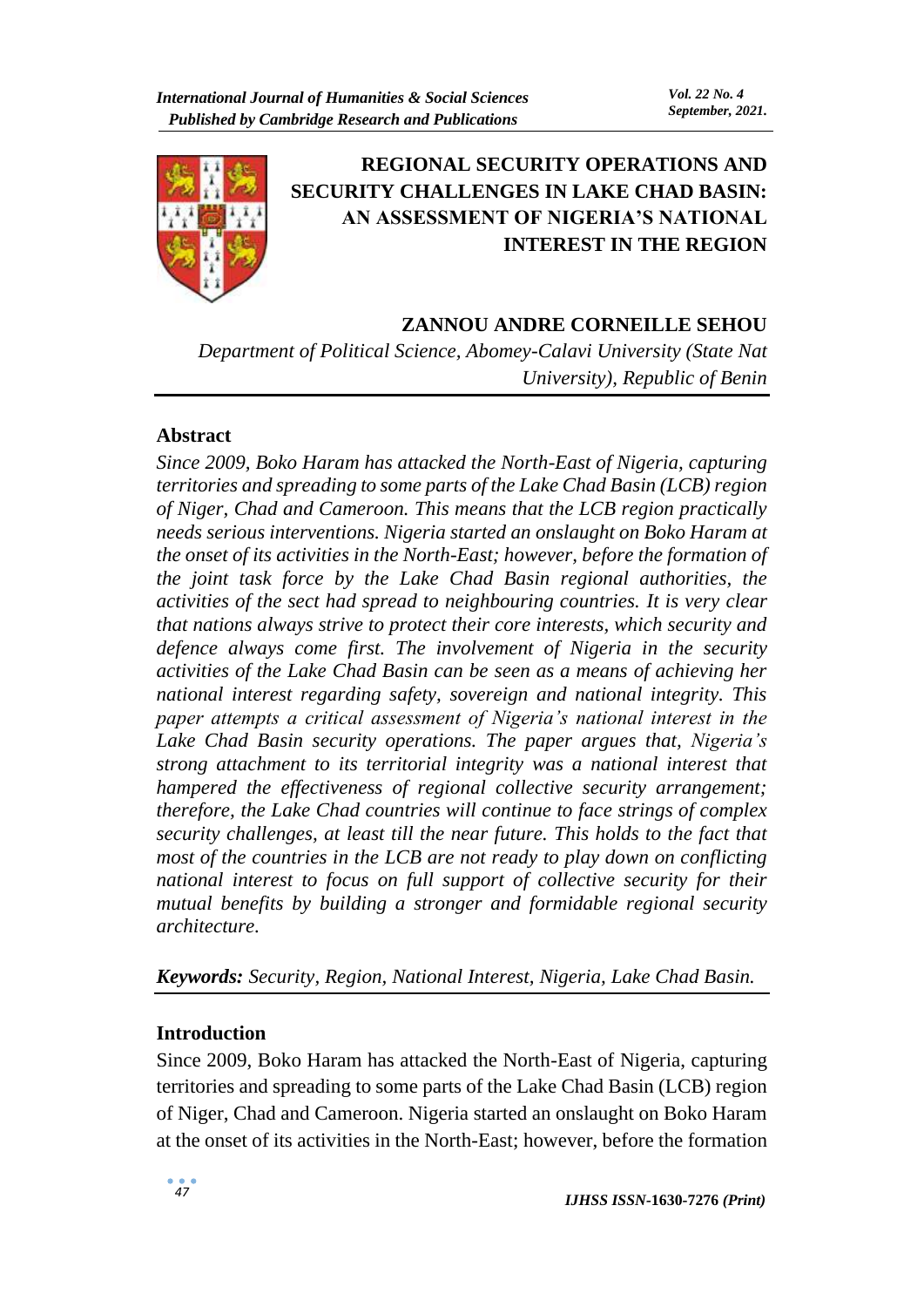of the joint task force by the Lake Chad Basin regional authorities, the activities of the sect had spread to neighbouring countries. Apparently the terrorists targeted these countries for attacks in retribution for their participation in the regional joint task force and for daring to support Nigeria's efforts in quelling the insurgency (Enobi & Johnson-Rokosu, 2016). The cost of combating the attacks and defeating the terrorist group has been confounding and has already taken its toll on the LCB.

The escalation and intractability of the Boko Haram insurgency in the Lake Chad Region created what Buzan (2008) refers to as "regional security complex", the interconnectedness of complex security concerns among states that compels a form of collaboration or alliances. There are several perspectives to the insurgency and counterinsurgency in the LCR. National interests and military strategies have played significant roles in the choices of military alliances by states against a common advisory. Extant literature has established an inextricable link between states' strategic national interest and choice of participation in regional military alliances or collaboration (Schimdt, 2018; Tar & Mustapha, 2017; Wesley, 2017). Military strategies are only tools for the protection of the strategic interests of participating nations. In complex security situations, marked by historical contradictions, there could be layers of conflicting national interests that tend to blur the common goal of collective security actors.

Hitting international radars in 2013, the current humanitarian crisis of the Lake Chad Basin region is characterized by massive displacements, food insecurity, and incidents of civil conflict. Violence continues to displace people within Cameroon, Chad, Niger, and Nigeria. In communities hosting IDPs, refugees, and returnees, the presence of additional families is straining local resources and exacerbating food, relief commodity, shelter, livelihood, and protection needs, among others. Productive activities, including agriculture, fishing, livestock rearing, and the trade of the respective products, have been interrupted by episodes of Boko Haram's insurgency and systemic violence. Furthermore, community assets and food reserves have been destroyed, which contributes to an already severe problems of food security and prevalence of Global Acute Malnutrition (GAM). All this means that the LCB region practically needs serious interventions. Hence the need to evaluate the efforts of Nigeria in restoring or maintaining regional security in the LCB within the context of political, economic and military considerations in relation to her national interest.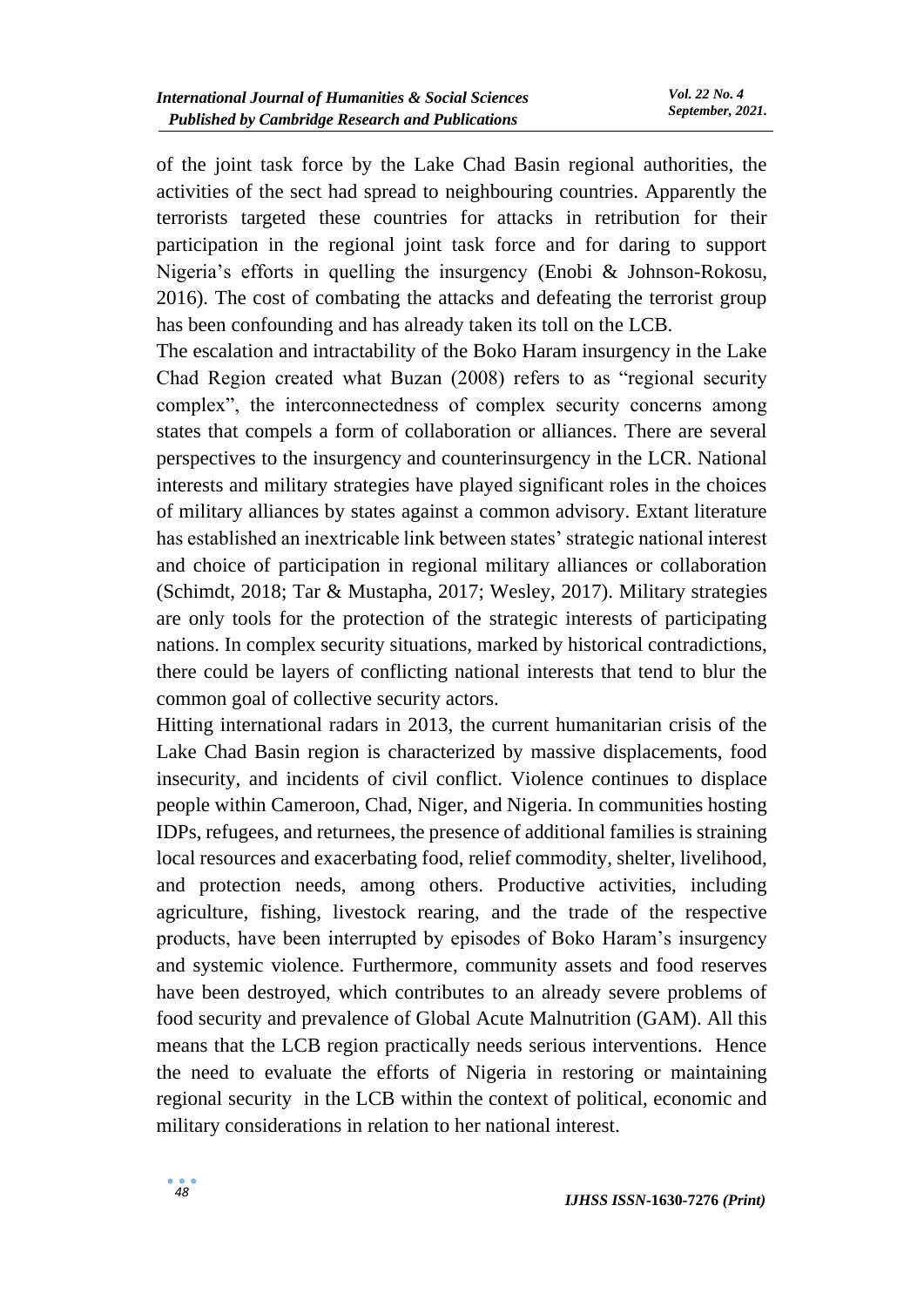### **Conceptual Clarification**

**Security:** Security is a fragile and significant issue which bears different meanings to scholars, analysts, policy makers and organizations across the globe. Basically, security has to do with the presence of peace, safety, gladness and the protection of human and physical resources or absence of crisis or threats to human dignity, all of which facilitate development and progress of any human society. The concept of security has become a preoccupation for the decades following the end of the Cold War which could also be referred to as landmark for diverse school of thought with security studies. Security, as a concept, has diverse dimensions. It is aptly used in psychology, finance, information access, public safety, defense and military matters. Security refers to the state of being safe or free from criminal activities such as terrorism, theft or espionage. That is protection from hostile force, but in a wide range of other senses: for example, as the absence of harm (e.g. freedom from wants); as the presence of essential goods (e.g. food security); as resilience against potential damage or harm (e.g. secure foundations), etc.

**Regional Security:** Regional Security refers to as the distinct and stable patterns of security interaction between actors. This means that an actor's security concerns are primarily generated in their immediate neighbourhood. The security of each actor in a region interacts with the security of the other actors.

**National Interest:** National Interest can be defined as the general long term and continuing purpose which the states, nation and the government see themselves as serving. The national interest of a state is rooted in the social consciousness and in the cultural identity of the people.

### **Theoretical Framework**

This paper anchored on the realist theory. The theory of Realism could be traced to such ancient practitioners and thinkers as Sun Tzu (544 – 496 B.C) the Chinese General and the author of *"The Art of War;"* Thucydides (460 – 399 B.C) a Greek Historian and the author of *"The History of Peloponnesian War"* and Niccolo Machiavelli (1469 – 1527) a political philosopher and the author of *"The Prince."* Therefore, more recently, realism as a tool of analysis took center stage in diplomacy when Otto Von Bismarck (1815 – 1898), the Iron Chancellor, who engineered the unification of Germany under Prussian control. Nevertheless, it finally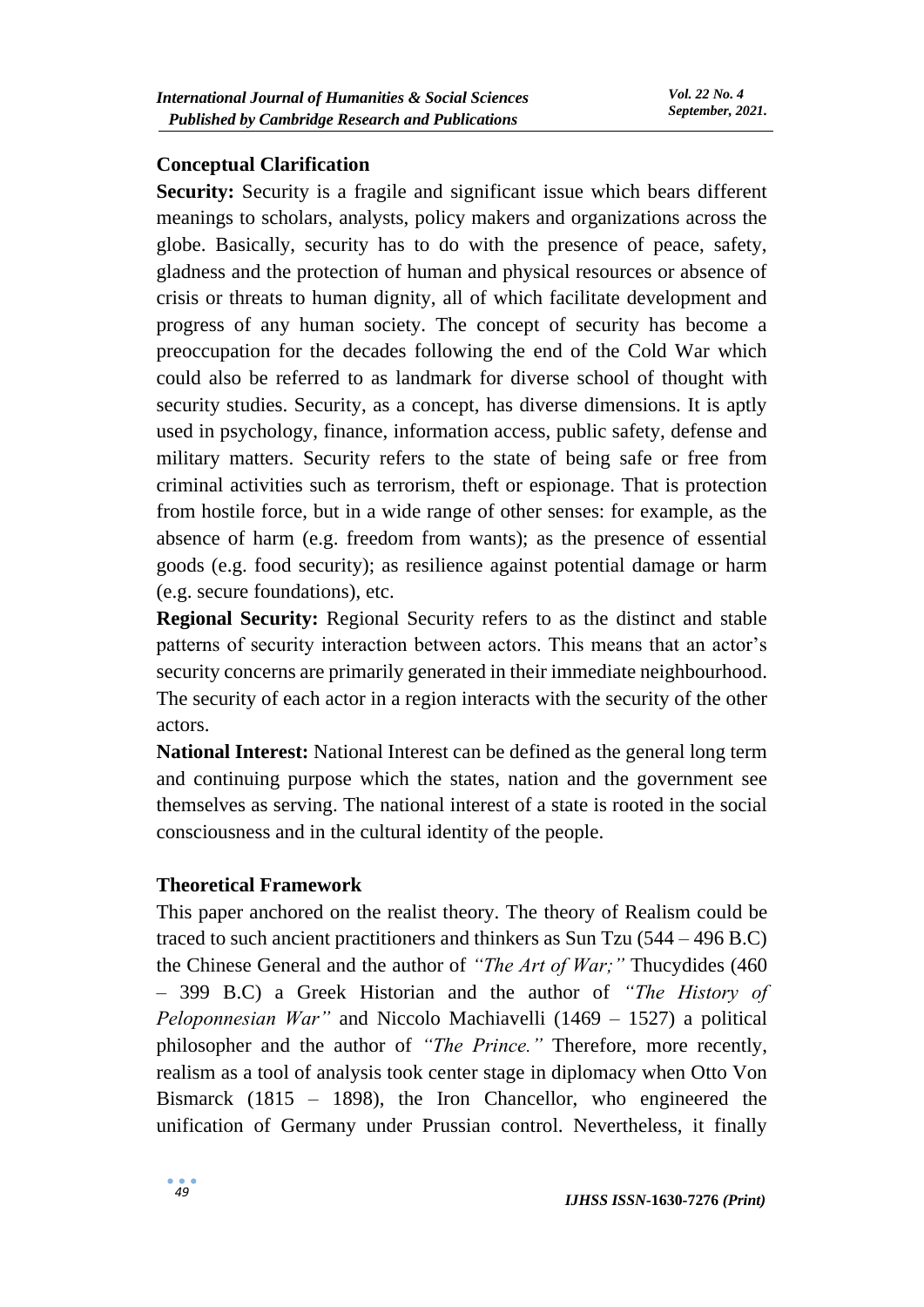became a tool of analysis when it emerged in the year surrounding the Second World War (1939 – 1945) as the dominant theory in the new found discipline of International Relations. Some classic proponents of Realist school of thought are Edward H. Carr and Hans Morgenthau, who argued in his work *"Politics among Nations"* (1973:13), that *"International Politics, like all politics is a struggle for power."* Realism's foundation is the principle of dominance; alternatives based on reciprocity and identity (Goldstein & Pavehouse, 2009).

The realists opined that world politics is driven by competitive self-interest. Realism therefore believes that the decisive dynamic amongst nations is struggle for power in an effort by each to reserve, or preferably, improve its military security and economic welfare in competition with other countries. Furthermore, the realists see this struggle for power as a "ZERO-SUM GAME," one in which a gain for one country is inevitably a loss to the other. According to Machiavelli (1512), national interest can best be pursued in terms of power. He believes in the naked potently of power when it comes to the issue of national interest. In other words, the best way in which the state can achieve her interests also called the "raison d'état" without having accidents is through power. Realism dominated in the Cold War years because it provided simple but powerful explanations for war, alliances, imperialism, obstacles to cooperation, and other international phenomena, and because its emphasis on competition was consistent with the central features of the American-Soviet rivalry (Walt, 1998:31).

According to Morgenthau (1973), nations as having nothing to "follow…but one guiding star, one standard for thought, one rule for action: the national interest." The realist theory is also known as the power theory (Mbachu, 2013:27). Morgenthau (1973) defined power as man's control over the minds and actions of other men. He observed that, whenever a nation strives to realize their goal by means of international politics, they do so by striving for power.

Linking the theory to this paper, it is very clear that nations always strive to protect their core interests, which security and defence always come first. The involvement of Nigeria in the security activities of the Lake Chad Basin can be seen as a means of achieving her national interest regarding safety, sovereign and national integrity. It is therefore on this note that this theory fits into this paper.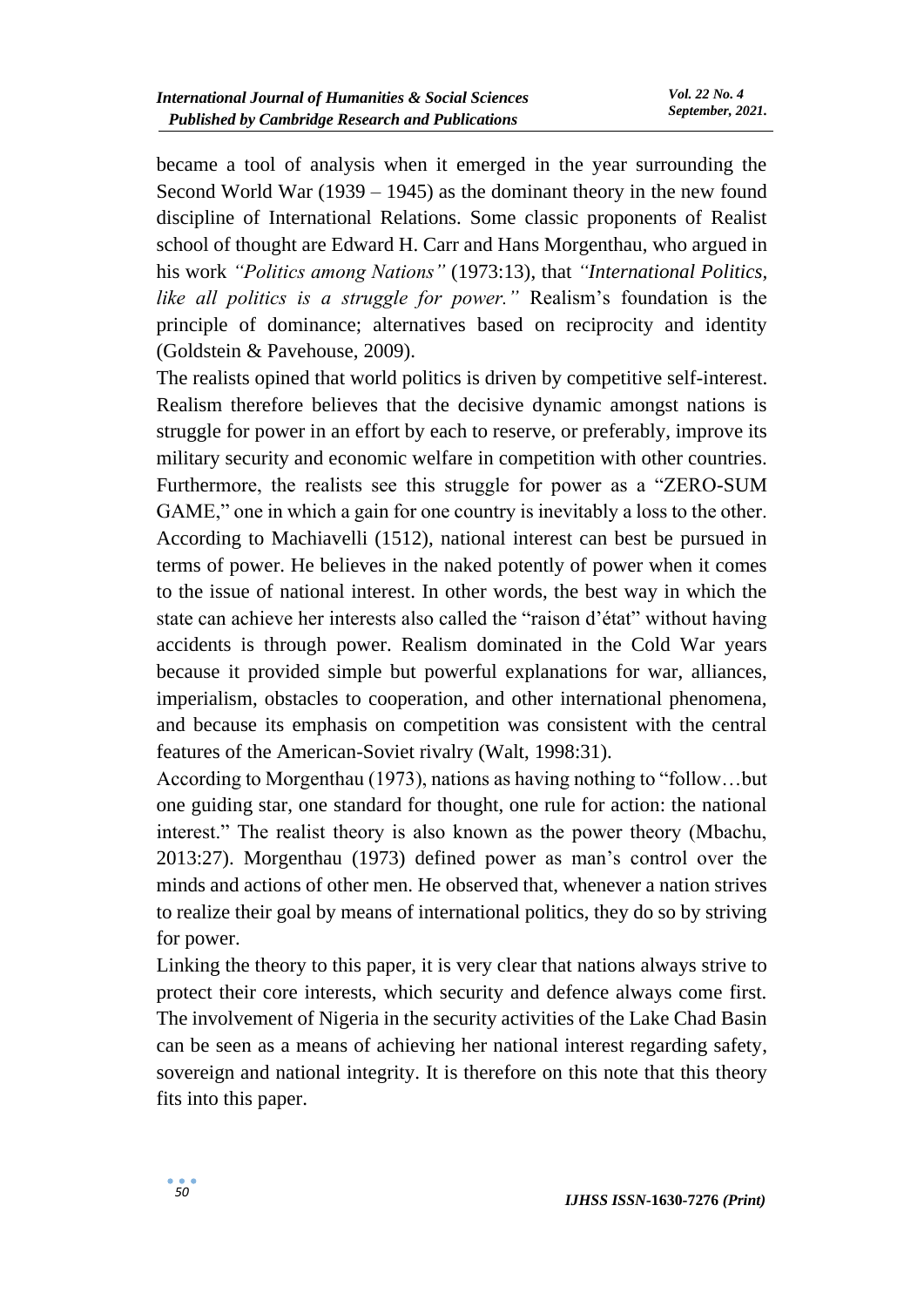#### **Nigeria and the Lake Chad Basin Security Operations**

It is a known fact that the MNJTF has undertaken a few major operations to counter Boko Haram. The dynamics surrounding the split of Boko Haram into two factions have had an impact on the Multinational Joint Task Force (MNJTF), as one of the largest operations, *Gama Aiki* (Hausa for Finish the Job) was launched in June 2016, in response to the devastating attack in Bosso, Niger). In the aftermath of that incident, Chadian troops were sent to Niger, indicative of both the level of military cooperation in response to the common threat posed by violent extremist groups present in the Lake Chad region, but also the pivotal role in which the Chadian Armed Forces have played in kick-starting operations against the militants. *Gama Aiki*ran through September 2016, and was replaced with Operation *Rawan Kada*  (Crocodile Dance, also referred to as *Gama Aiki II*) later in the year. *Rawan Kada* had a greater emphasis on stabilization in the same area (African Union, 21 April 2017).

Yet smaller scale incidents have persisted and militants retain a stronghold in northern Borno and parts of Lake Chad, with frequent incursions across the border to Niger, denoting the limits of achievement and the need for sustained military pressure in the region. As the follow-up, the MNJTF announced in April 2018 Operation *Anmi Fakat*, aimed at consolidating the gains of *Rawan Kada* (*PR Nigeria,* 26 April 2018). With that operation in its infancy, it is too early to tell if it will make a decisive impact on the operations of ISIS-WA in the region. Joint cooperation along the Nigerian-Cameroon border, close to JAS areas of influence, has occurred both within the framework of the MNJTF, and also bilaterally.

At the national level, the Lake Chad Basin countries have undertaken various offensives to degrade Boko Haram. Nigerian security operations in Nigeria, the military, through the command of *Operation Lafiya Dole,* has undertaken a series of actions aimed at both groups, although it is unclear the level to which it has been able to take advantage of the split, or incorporate the factional divide into operational planning, given the distinct tactics pursued by each group (interviewed with government researcher, Abuja, 30 May 2017). Overall, the military initially enjoyed successes in recapturing territory from Boko Haram, but since then a sort of status quo has set in, with limited developments that erode the capacity of both factions. The retaking of many major towns has created conditions for the gradual return of civilians and administrative authority to some LGAs. Yet this dynamic is restricted to urban centres, as rural areas of most Borno LGAs remain too insecure (Nigeria-Counter-Insurgency-Strategy, 2017). This has led to concerns that the military is pursuing a 'garrison town' strategy and largely abandoning the countryside (Carsten and Lanre, 2017). The military has also prioritized the securing of transport routes, evidenced by the muchheralded reopening of the Maiduguri-Banki road in March 2018. Yet similar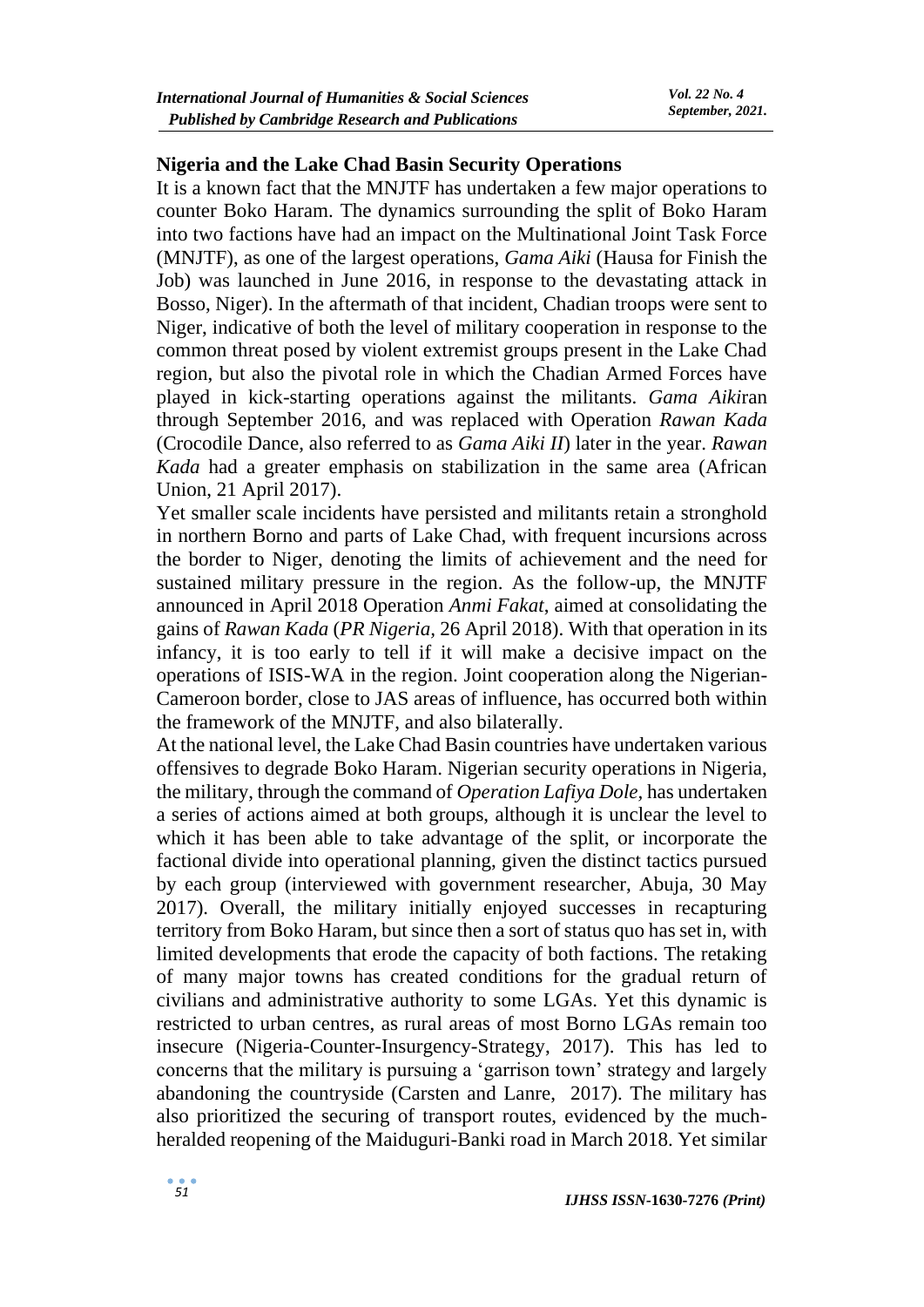to the focus on urban centres, militants remain capable of conducting attacks along re-opened routes. The struggle to degrade the militants to the point whereby rural security improves was epitomized in early 2018, when President Buhari approved a controversial \$1 billion withdrawal from Nigeria's excess crude account, in part to purchase military equipment to reinvigorate the battle against Islamic militancy. Ground forces have been a major aspect of the military response, particularly in south-central Borno, where *Operation Deep Punch I* and *II* have seen a number of incursions into the Sambisa Forest area.

Public pronouncements related to Shekau include Buhari's fanfare around the clearing of Sambisa Forest in December 2016 and a 40-day ultimatum for Shekau's capture in July 2017, ISIS-WA has not garnered the same amount of public attention (This Day, 23 July 2017). While such statements are just one reflection of the Nigerian. Army's approach, the predominant overt focus given to Shekau appears to reflect a greater obsession with his group (Skype interview with humanitarian worker, 2017).

The fact that the MNJTF is only part of a wider response to Boko Haram makes it hard to evaluate. Any success against the various militant factions around Lake Chad depends to a large degree on the policies of each of the states themselves, of which joint operations are only one component. The MNJTF's record appears mixed. The joint force has scored some victories against militants. It has at times reversed their gains and freed civilians captured by them or trapped in areas they controlled. Moreover, working together has allowed forces to learn about and from each other, and boosted the principle of cross-border operations and cooperation. Gains have, however, tended to prove short-lived. Due partly to Boko Haram's ability to adapt, partly to the operations' intermittent nature and partly to the lack of subsequent security arrangements and stabilization initiatives, jihadist factions have been able to regroup.

The MNJTF is an expression of the willingness of the states involved to cooperate, yet their commitment to the joint force has ebbed and flowed. Nigeria's commitment has proven particularly variable. The country faces a dizzying range of threats, from Boko Haram itself to herder-farmer violence largely in its middle belt, mounting banditry in the North-West and a still unstable Niger Delta. In 2016 and 2017, Abuja's attention to Boko Haram dwindled. Many top officials may have taken their eye off the ball, as President Buhari declared at the end of 2015 that militants were on the verge of defeat. Many military units were redeployed for law enforcement around the country.

In this light, it is striking that the MNJTF not only exists nearly five years later, but is frequently operational, including its sustained efforts in 2019. The force's activity compares favourably with some other African-led military operations, such as the G5 Sahel, which has struggled since its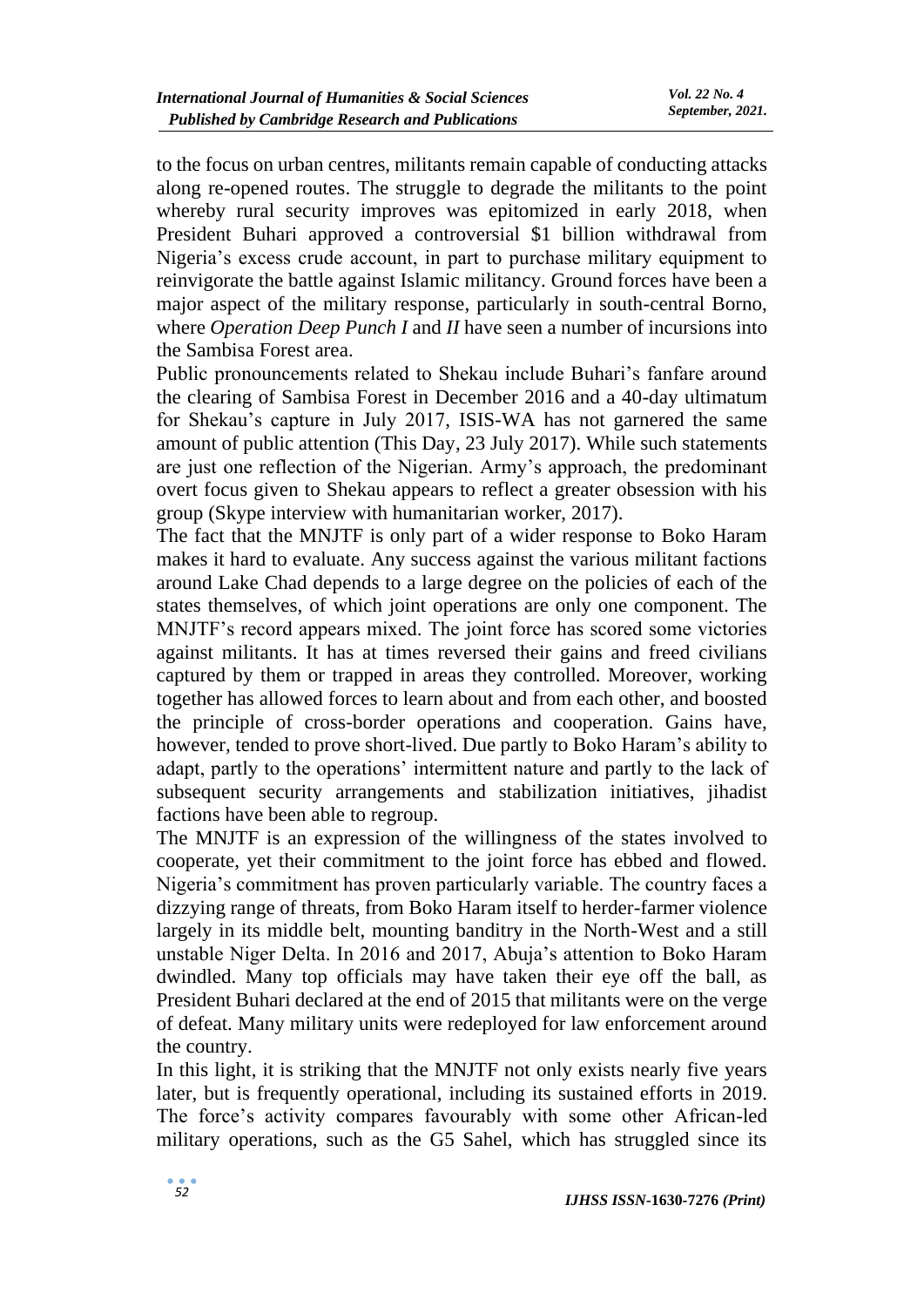creation to deploy on the ground amid disagreements over funding and command chains. It is all the more remarkable given that the MNJTF has, overall, received little international funding. That operations have continued likely owes partly to the Nigerian governments and senior military officers' discomfort with having to call several times on Chadian forces to fight Boko Haram on Nigerian soil. The MNJTF allows them to frame such operations as multilateral cooperation. Equally, while politicians' commitment has wavered, senior officials and officers in capitals, in national units in the field, and among those deployed into the MNJTF, remain committed to joint action against Boko Haram. They are also convinced that the MNJTF provides vital opportunities for sharing experience and learning.

#### **The Correlation between Nigeria's National Interest and Regional Security among the Lake Chad Basin Countries**

How Nigeria has fared in the face of all these issues and challenges within the context of her national interest is the focus of this section of the paper. It should be recalled that since June 2016 when the MNJTF finally took off, it has recorded some significant successes against Boko Haram terrorists through its operations. As a result of the attack in Bosso, Niger Republic, the MNJTF established Operation Gama Aiki (Operation Complete Task) as offensive against insurgents in Niger. Gama Aiki was replaced in September with Operation Rawan Kada (Crocodile Dance or Gama Aiki II), with a stabilization mission, and announced the fulfillment of its objectives in mid-2017. It was replaced by a consolidation mission tagged Operation Anmi Fakat, aimed at consolidating the gains of Rawan Kada. The consequence of the offensive was a significant decimation of Boko Haram's capability to stage continuous lethal attacks on multiple fronts. The group (and its factions) have been confined to the Sambisa Forests and can only occasionally stage suicide or sporadic attacks without holding any known territory. Dze-Ngwa (2018), observed that since the end of operation Gama Aiki "the ISIS-WA faction has not launched an assault in the area near Bosso". Much of the offensive has occurred in the rural area where Boko Haram had unfettered access within the Lake Chad region.

The initial glaring incapacity of the MNJTF in routing the Boko Haram terror group and even suffering heavy causalities are related to the factors of participating nations placing premium values on national interest and military strategies over collective security. Nigeria's strong attachment on its territorial integrity was a national interest that hampered the effectiveness of regional collective security arrangement.

Nigeria's action has to be understood within the historical contradictions and conflicts over territory with all the other three major actors. Nigeria's conflict with Cameroon over the oil-rich Bakassi Peninsula got to the International Court of Justice (ICJ). In 2006, the ICT delivered judgment in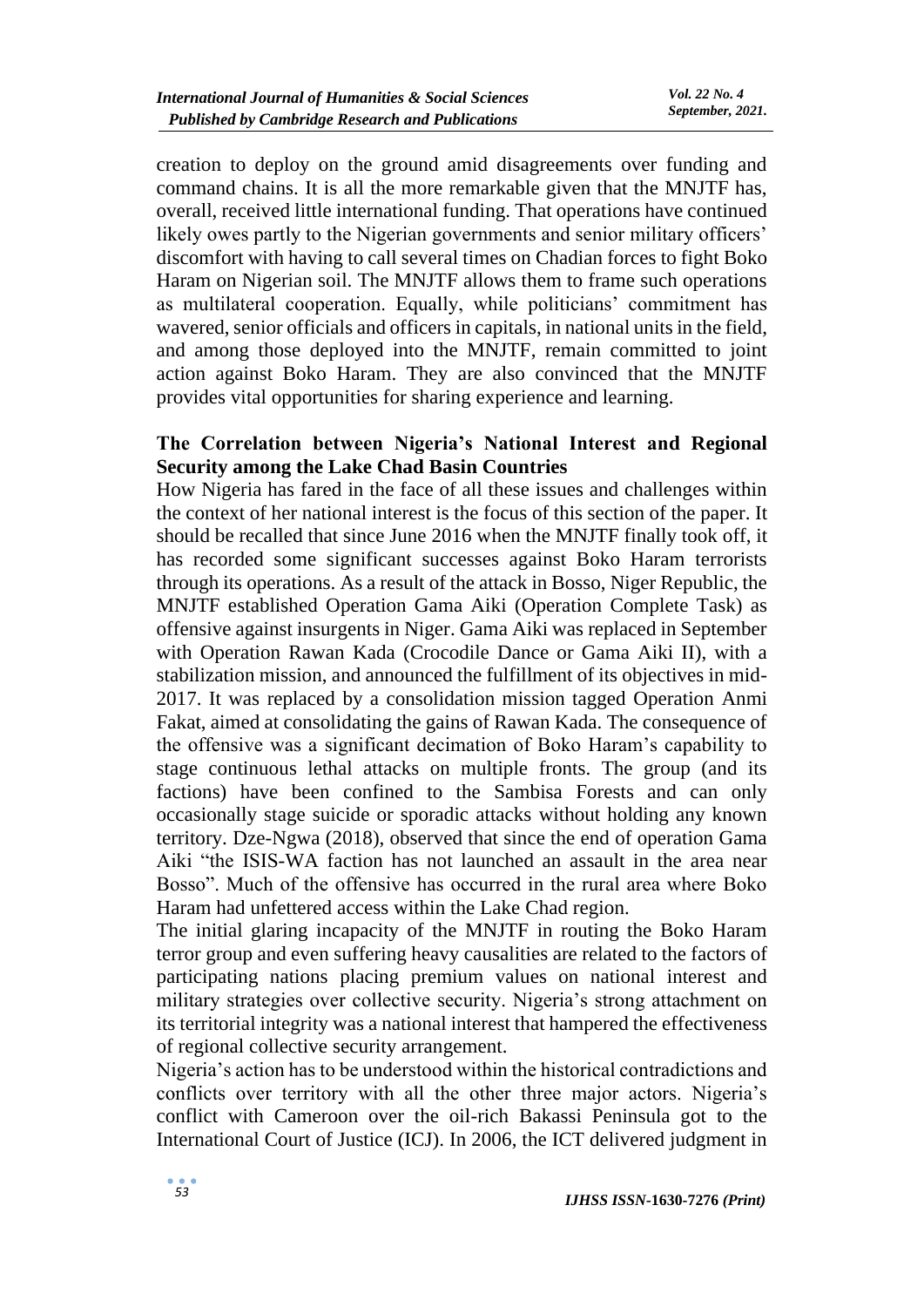favour of Cameroon thus ceding the territory to Cameroon. The two countries opted for the Green Tree Agreement of 2006. As Albert (2017) points out, the Nigerian Senate was to reject the verdict of the ICT arguing that such decision to cede a part of her territory to Cameroon contravenes section 12 (1) of Nigeria's 1999 Constitution and this has left some deep level of suspicion and mistrust between the two neighbours.

Furthermore, Nigeria's relationship with Chad is historically marred with conflicts over water and related resources in the Lake Chad as well as the expulsion of Chaldean nationals during the latter's civil war in the 1980s (Albert, 2017; Vogt, 1987). The unclear demarcation of the Nigeria/Chad border has remained a source of conflict among border communities who sometimes claim exclusive ownership of the Lake Chad and deny their neigbhours access to fishing and water (Albert, 2017). Omenma and Hendricks (2018), reported that Nigeria's relationship with Niger has also witnessed some conflicts over access to water in the southwest end of the Lake Chad. Over the years, the national interest of protecting territorial integrity amidst disputes has become important to the four countries in the region. Even though they had military alliance, their quest to maintain territorial integrity has continued to rob them of rare opportunities to vanquish a lethal force as Boko Haram. The other three countries were not keen to grant Nigeria the "right of hot pursuit" just as Nigeria equally denied them same. As each manned its own borders, they work across purposes such that when Nigeria announced ceasefire in October 2014 due to negotiations to free the Chibok girls, Chad disclosed the pending liberation of the girls and Cameroon announced offensive against Boko Haram (Antimbom, 2016; Pérouse de Montclos, 2015).

Similarly, Zenn (2013) holds that training cells belonging to Boko Haram have been found in Niger's towns of Diffa and Zinder. This assertion was corroborated by Comolli (2015) who reports that Zinder and Diffa serve as corridors for terrorists' migration from northern Mali to Nigeria's North-East. Just like Chad and Niger, Cameroon equally provided a safe haven for Boko Haram terrorists in cities such as Mora, Kousseri, Fokotol, and Banki-Amchide, from where the insurgents conducted cross-border attacks on Nigeria (Zenn, 2013). Omenma (2019) and Comolli (2015) report that Boko Haram had cells in Cameroon, Chad, and Niger used as refuge for planning and conducting attacks on Nigeria. Some analysts have attributed the successful attacks on Nigeria's oil exploration team on 26 July, 2017 as sabotage by Chad to frustrate Nigeria's oil exploration in the Lake Chad.

Boko Haram's successful attacks against the MNJTF have also been linked to military strategies of participating nations. For instance, command and control, which refers to "the authority by a designated commander over assigned forces in the accomplishments of a mission", was difficult for the MNJTF. Troops sometimes worked at cross purpose due to conflicting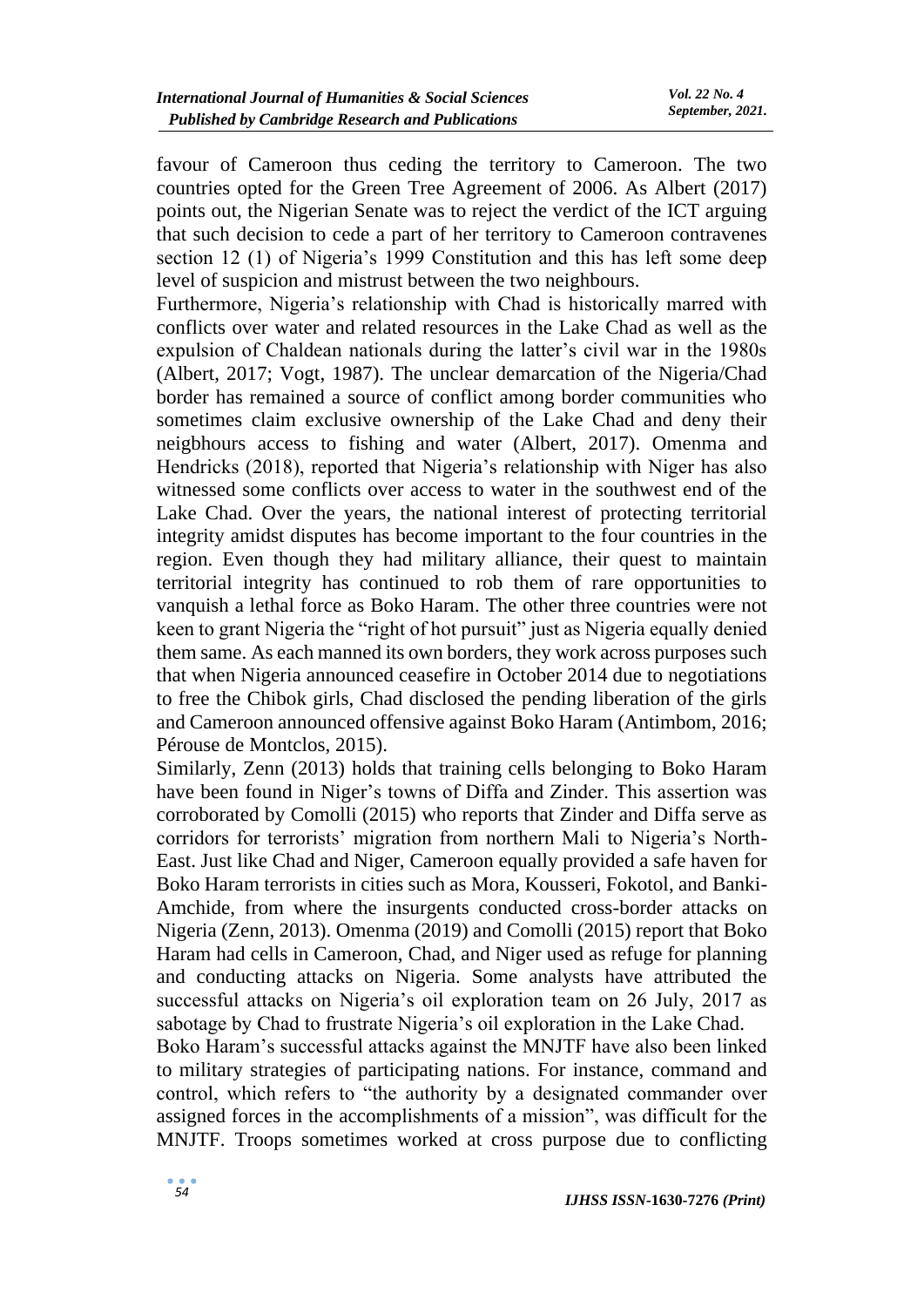orders from political and military leaders whose allegiance lie with their national government. For instance, troop contributed to the MNJTF in Baga by Niger were relocated to Bosso town in November 2014 without the knowledge of the MNJTF Commander (Akerejola, n.d). This relocation opened a flank which was exploited by Boko Haram to rout the MNJTF from Baga on January 6 2015. In addition, the collaboration of troops from Anglophone (Nigeria) and Francophone (Cameroon, Chad and Niger) creates some difficulties in procedures for tactical maneuvers and intelligence sharing (Akerejola, n.d). This also affects the sharing of intelligence as Chad would rather share intelligence with Niger and Cameroon even though there is the RIFU. Language barrier creates a time lag the luxury of which combatants in the field do not possess. The Lake Chad countries will continue to face complex security challenges, at least till the near future. Given global rise in the impact of climate change and state fragility in the region, natural resources such as water will continue to intertwine with other socio-economic factors to make the region a fertile ground to be exploited by criminal elements. This is in addition to the fact that global Islamic jihadists are not in a hurry to denounce violence.

# **The Challenges encountered by Nigeria in trying to Combat, Quell and ensure Regional Security in the Lake Chad Basin**

As Nigeria struggled throughout 2013 to contain the burgeoning insurgency, its neighbours responded slowly and unevenly. At first, leaders in Cameroon, Chad and Niger reacted with caution and denial, for the most part seeing the group as a primarily Nigerian problem and refusing to acknowledge that it had gained a foothold at home. Gradually, however, their concerns about the insurgency mounted, with Chadian President Idriss Déby, worried that the violence was asphyxiating his country's economy, the most vocal. Starting in 2014, the three countries gradually deployed more troops to affected areas, mobilized vigilante groups and, in Chad and Cameroon, passed draconian counter-terrorism legislation. Their greater involvement drew Boko Haram's ire. Militant attacks, which Boko Haram leaders described as a response to those states' decisions to join counter-insurgency operations, escalated in 2014 and 2015.

Still, regional cooperation in this key period was patchy at best. For every successful cross-border operation, there were many requests from field commanders that superiors rejected and many manoeuvres that were poorly coordinated. Most notable was a failed attempt to mediate a hostage release from Boko Haram, led by Chad and Nigeria in 2013, which ended in acrimony between the two countries, as each blamed the other for the failure. Significant mistrust among all four countries, relating in part to the different perceptions of the threat and disagreements over how to handle it, continually obstructed their ability to work together. Historic antagonisms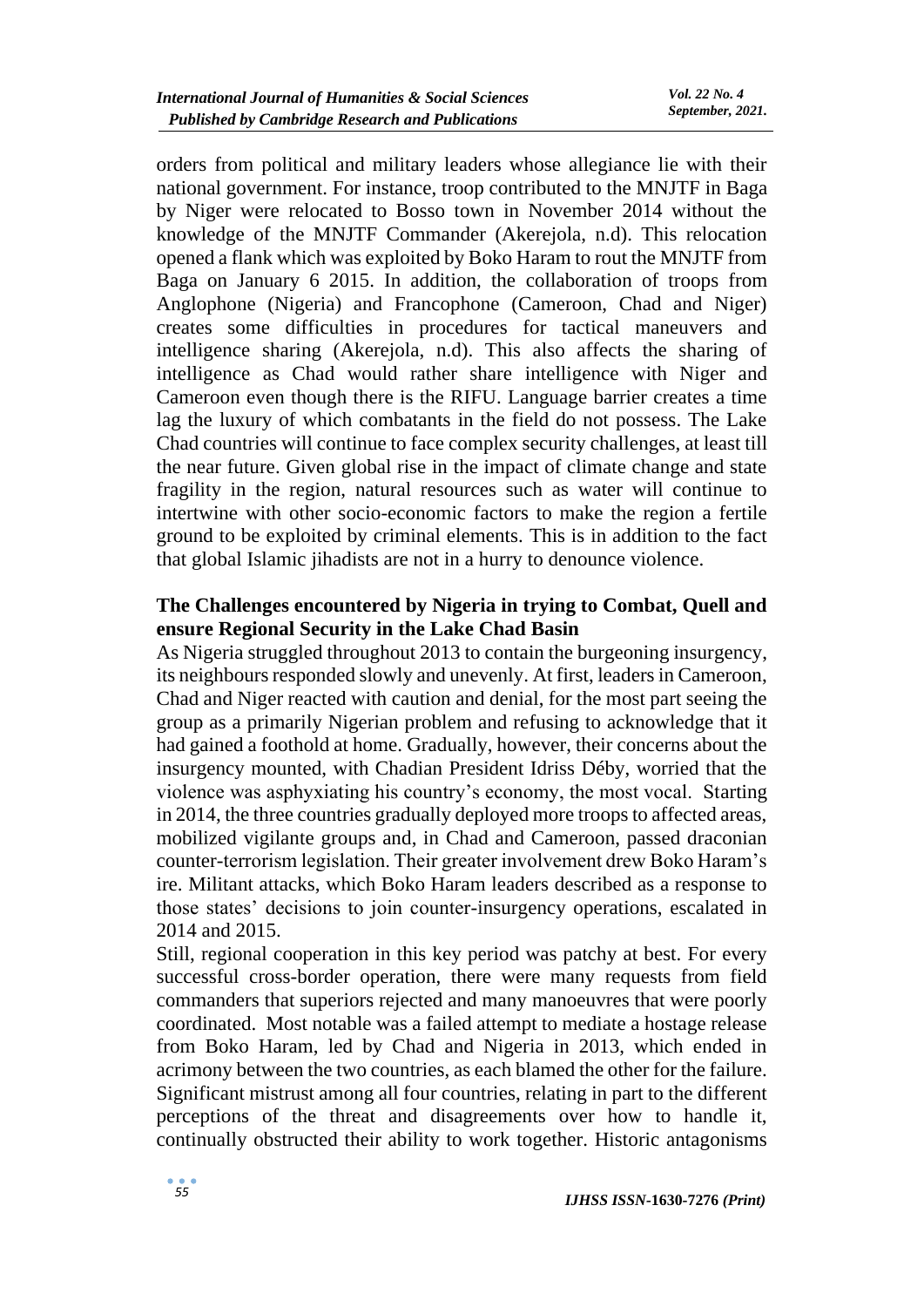did not help. Nigeria's border disputes with all three neighbours on Lake Chad, along with a quarrel with Cameroon on the oil-rich Bakassi peninsula to the south, meant that Abuja was instinctively less inclined to cooperate. In addition, Nigerian mistrust of external intervention on its soil runs deep, informed by foreign support for Biafran rebels in the late 1960s. While these factors did not preclude the governments from working together (and, indeed, Abuja recognizes that Yaoundé supported Nigeria during the Biafra war), they created an undercurrent of distrust and initially curtailed deeper cooperation, especially among the countries' armies.

A number of early decisions would resonate throughout the joint force's operations. First, the AU "authorized" the force but did not "mandate" it, meaning that participating states retained control over the mission. In other words, the AU provided a vital legal framework, and allowed for greater donor funding, but did not obtain the oversight or management it has over, for example, the AU mission in Somalia (which it does mandate). Indeed, over the first two or three years of joint operations, the AU's role was limited to discussions on the CONOPS, providing MNJTF civilian staff and officers some training on the protection of civilians and monitoring human rights compliance through a small AU civilian team at the MNJTF N'Djamena headquarters.

Secondly, the CONOPS defined an operational area for the MNJTF that covers Lake Chad and extends some way along the border between Nigeria and Niger. This arrangement left out large expanses affected by the insurgency, notably parts of the Nigeria-Cameroon border zone and still larger swathes of Nigeria's Borno state. It divided the area of operations into four sectors, each in one of the four countries, and each with its own headquarters. It also gave MNJTF units a standing right to hot pursuit 20km over borders.

Thirdly, the Lake Chad states shelved their initial plans for a more integrated force. The four governments had considered putting in place cross-border sectors. Instead, they opted for sectors entirely within single countries, aiming to avoid legal and political complications that may have arisen from permanent cross-border deployments and to reassure Nigeria that such deployments into its territory would be limited. The four countries' contingents thus operate almost exclusively on home soil, except during large-scale joint operations. The initial CONOPS provided for the force commander position to rotate among participating states, but this idea was later rejected, and Nigeria given the authority to appoint the force commander, in order to ensure Abuja's full buy-in.

Furthermore, the AU designated the Lake Chad Basin Commission (LCBC) as the mission's political component. The four Lake Chad countries set up the LCBC in the 1960s, initially to deal with environmental issues and later to coordinate the efforts to stop cross-border criminality. But it remained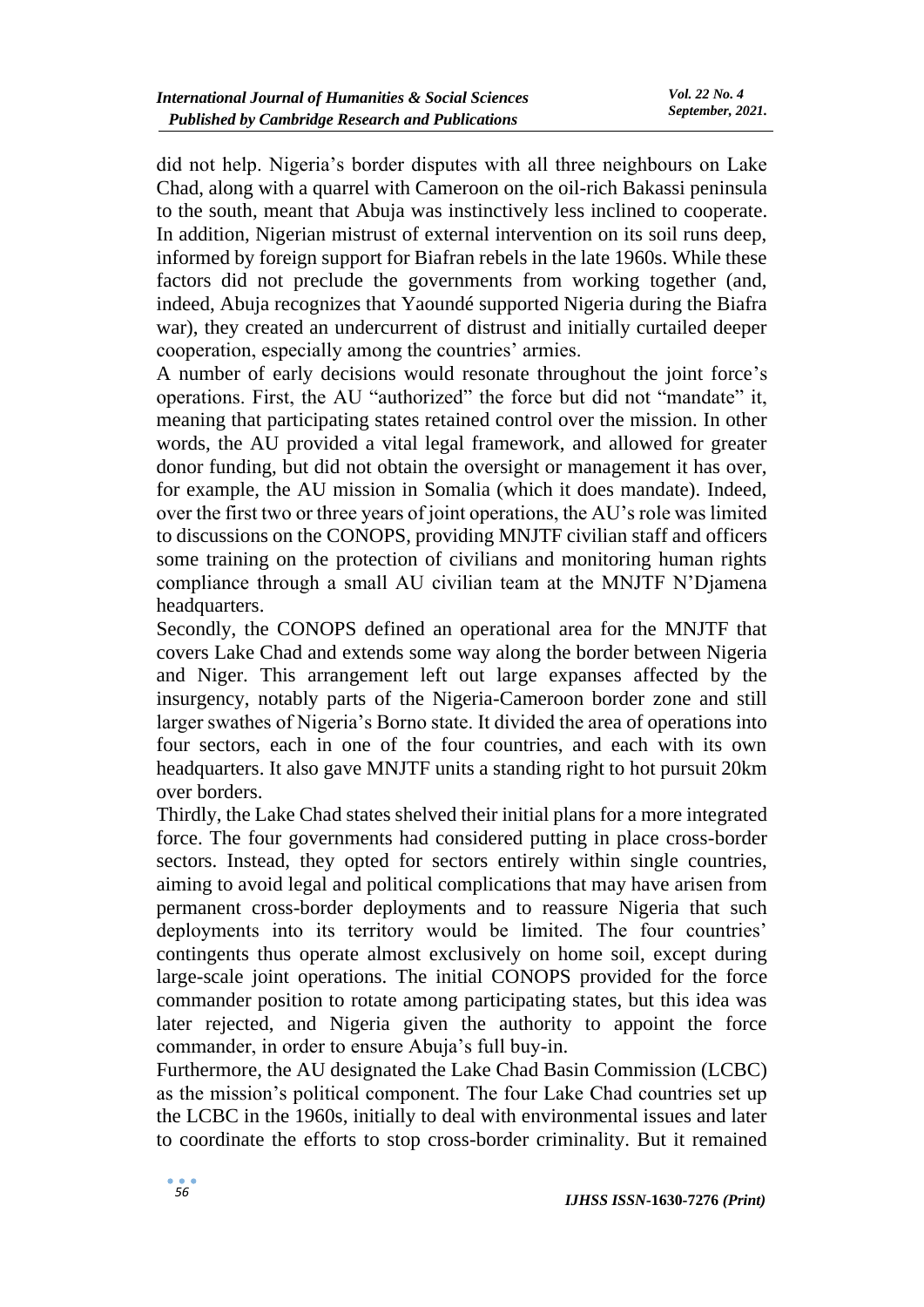dormant or weakly resourced. Participating countries put it forward in 2015 as a political lead for the MNJTF due to the need to have a civilian point of contact for the AU and for donors, who were reluctant to deal exclusively with a military set-up.

Disagreements among officials of the four countries over whether Boko Haram is a regional or a primarily Nigerian phenomenon have not helped. Many senior military officers and seasoned observers in Chad, Niger and Cameroon see their countries as suffering collateral damage from a problem that largely stems, in their view, from Nigerian incompetence. In contrast, some of their Nigerian's counterparts point to the toehold that Boko Haram has gained in neighbouring countries as an indication of complicity among security forces, customs agents and other officials. These contrasting perceptions, occasionally expressed in finger pointing, undercut the region's solidarity and the capability of its response.

The MNJTF's shortcomings reflect the four countries' somewhat erratic commitment, and to some degree that of donors, to fighting Boko Haram. The diverse threat that militants pose in the four countries also hinders coherent regional action. Though the four countries are fighting a common enemy, in reality each has pursued a different set of goals, which are themselves subject to change. The Nigerian authorities have at times been battling a full-blown insurgency that controls large tracts of the country's north east. In contrast, Cameroon has mostly dealt with a cross-border menace, even if that has at times involved repelling well-planned and equipped attacks on its border garrisons. For its part, Chad has focused on periodic skirmishes on the lake and protecting supply routes through Cameroon. Niger has also undertaken mostly containment operations along its border and, occasionally, larger counter-insurgency operations at home or in Nigeria. The divergent objectives complicate the multilateral response as officers from each country seek different things – from limited containment operations in someone else's territory to sustained counterinsurgency in their own. The MNJTF's shortcomings also reflect the four countries' somewhat erratic commitment, and to some degree that of donors, to fighting Boko Haram. After the 2016 and 2017 operations, attention to counter-insurgency efforts waned for the better part of two years. ISWAP's resurgence in late 2018 prompted another more concerted response, with the prolonged 2019 campaign hailed by close observers and MNJTF officers as a departure from previous shorter operations. But it is far from clear whether that operation did in fact represent a turn toward more systematic cooperation, embedded in information sharing and joint planning. Indeed, the largely unilateral Chadian offensive in 2020 and Déby's impatience with his counterparts illustrate the persistent difficulties states have faced in working together.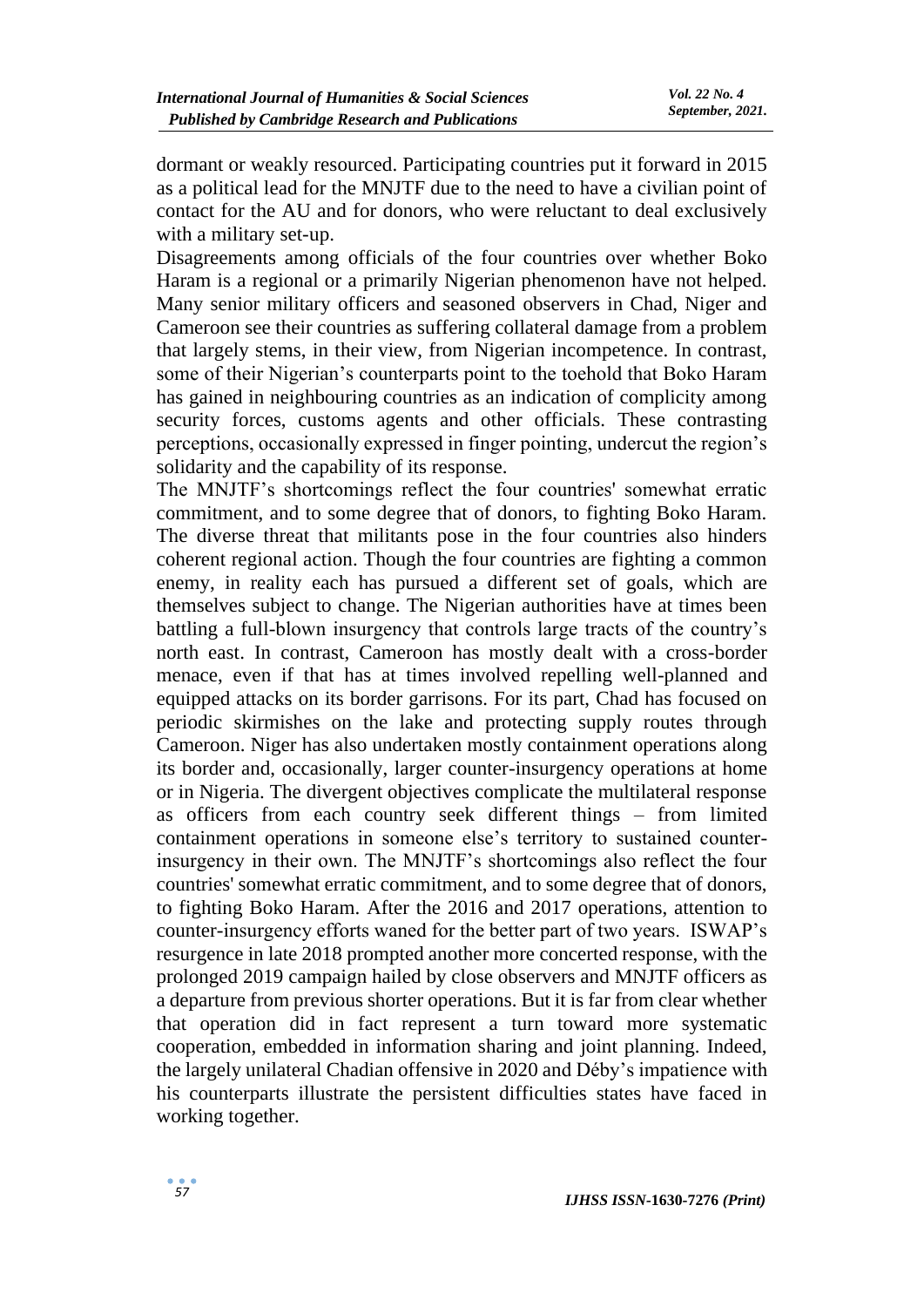#### **Conclusion and Recommendations**

Over the years, the national interest of protecting territorial integrity amidst disputes has become important to the four countries in the LCB region. Even though they had military alliance, their quest to maintain territorial integrity has continued to deny them of rare opportunities to vanquish the menace Boko Haram.

Argument about the quest for energy by Nigeria's neighbours and how such national interest aided the success of the insurgents and crippled the regional architecture has been well made and this underscored the point that national energy interest fuels the insurgency in the region more than any other factor. The initial poor performance of MNJTF demonstrated in multiple successful attacks on Nigeria was meant to forestall Nigeria's oil exploration in the Lake Chad while at the same time Chad had unhindered exploration and rose to become Africa's 10th largest oil producer**.** The initial glaring incapacity of the MNJTF in routing the Boko Haram terror group and even suffering heavy causalities are related to the factors of participating nations placing premium values on national interest and military strategies over collective security.

Based on the assessment of this paper, it can be established that, Nigeria's strong attachment to its territorial integrity was a national interest that hampered the effectiveness of regional collective security arrangement, therefore, the Lake Chad countries will continue to face strings of complex security challenges, at least till the near future. This holds to the fact that most of the countries in the LCB are not ready to play down on conflicting national interest to focus on full support of collective security for their mutual benefits by building a stronger and formidable regional security architecture.

In view of the above, the following recommendations are made:

- i. The authorities in the different states that are body to this LCBC must vigorously pursued the goals of the pact. This will be done when countries of the region play down on conflicting national interests to focus on full support of collective security for their mutual benefits by building a stronger and formidable regional security architecture.
- ii. The affected states must promote mutual trust, brotherliness and cooperate on intelligence gathering in respect to regional security in the LCB area.
- iii. The MNJTF has to intensify its nonmilitary strategies in containing Boko Haram insurgency in the Lake Chad Basin region.
- iv. Governments in the LCB region must also create stable and conducive economic environment that addresses the concerns of the population especially the youth, so they are not lured into joining illegal and criminal groups because of economic hardship.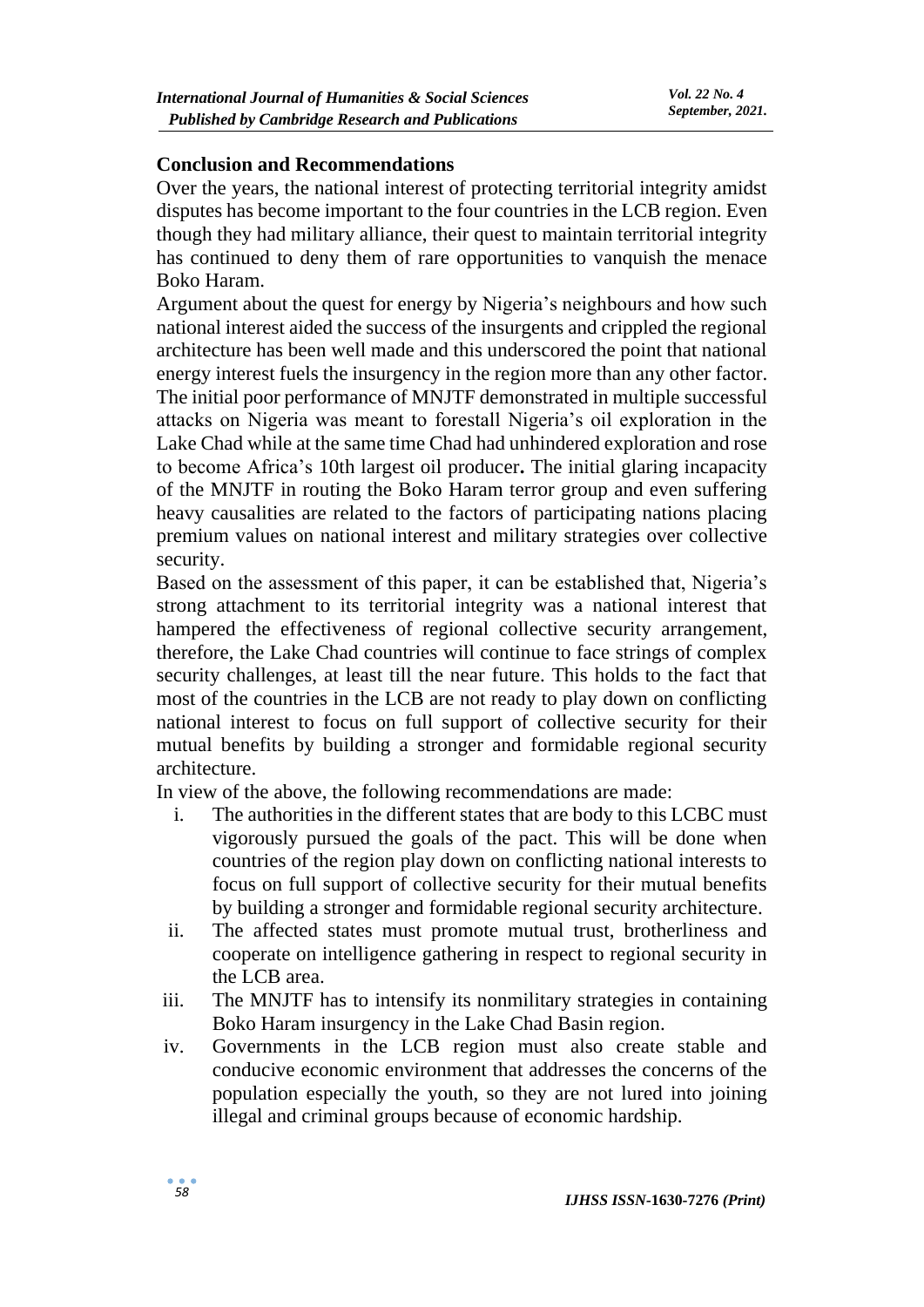v. Finally, the membership of the MNJTF should be expanded as a logic to improve on its capabilities to ensure security in the LCB region.

#### **References**

- African Union, (2017)Press statement on the 680th PSC meeting on the Operations of the Multinational Joint Task Force against the Boko Haram terrorist group, 21 April 201[7www.peaceau.org/en/article/press-statement-of-the-680thpsc-meeting-of-mnjtf.](http://www.peaceau.org/en/article/press-statement-of-the-680thpsc-meeting-of-mnjtf)
- Akerejola, E. (n.d). Regional military cooperation and counterinsurgency. An unpublished long essay of the National Defence Collage, Abuja.
- Albert, I.O. (2017). Rethinking the functionality of the Multinational Joint task Force in managing the Boko Haram Crisis in the Lake Chad Basin. *Africa Development, 42*(3): 119-35.
- Antimbom, F.Z. (2016). Trans-nationalization of terrorism in the Lake Chad Basin: The Case of Book Haram, Master's Dissertation, Pan African Institute for Development-West Africa, Buea, Cameroon.
- Buzan, B. (2008). *People, States and Fear: An Agenda for International Security Studies in the Post-Cold War Era.* Hertfordshire: Harvester Wheatsheaf.
- Comolli, V. (2015). *Boko Haram: Nigeria's Islamist insurgency.* London: Hurst and Company.
- Dze-Ngwa, W. (2018). The Multinational Joint Task Force against Boko Haram: Rethinking Military Interventions. *International Journal of Liberal Arts and Social Science, 6*(7): 15-24.
- Enobi, A.L., & Johnson-Rokosu, S.F. (2016), 'Terrorism Financing: The Socioeconomic and Political Implications of Boko Haram Insurgency in Lake Chad Basin', Academic Journal of Economic Studies, 2(1), 25–41
- Goldstein, S.J. & Pavehouse, C.J. (2009). *International Relations.* Beijing: Pearson Longman.
- INTERVIEW,(2017) Skype interview with humanitarian worker closely involved in northern Nigeria, Addis Ababa/Paris, 27 November 2017; one interviewee noted hearing about daily operations around Sambisa, but much less about the north, interview with humanitarian worker, Maiduguri, 27 May 2017.
- Mbachu, O. (2013). *Great Issues in Political Theory.* Kaduna: Medusa Academic Publishers Ltd.
- Morgenthau, H.J. (1973). *Politics among Nations: The Struggle for Peace and Power.*  Beijing: Peking University Press.
- Nigeria's counter insurgency strategy (2017), Boko Haram in perspective, http://ctc.gov.ng/wp-content/uploads/2017/10/ NIGERIA-COUNTER-INSURGENCY-STRATEGY.pdf.
- Omenma, J.T. (2019). Untold story of Boko Haram insurgency: The Lake Chad Oil and GasConnection. Politics and Religion. 1-34.
- Paul Carsten and Ola Lanre (2017), Nigeria puts fortress towns at heart of new Boko Haram strategy, Reuters, 1 December, https://af.reuters.com/article/topNews/ idAFKBN1DV4H8-OZATP
- Pérouse de Montclos, M. (2015). *Boko Haram: Islamism, politics, security and the state in Nigeria.* Leiden/Ibadan/Zaria: African Studies Centre/French Institute for Research in Africa.
- PR Nigeria ,(2018) MNJTF Kills 52 terrorists, loses 22 soldiers in Lake Chad, 26 April 2018 https://prnigeria.com/2018/04/26/ mnjtf-kills-52-terrorists-loses-22-soldiers/
- Schimdt, E. (2018). *Foreign Intervention in Africa after the Cold War.* Athens: Ohio University Press.